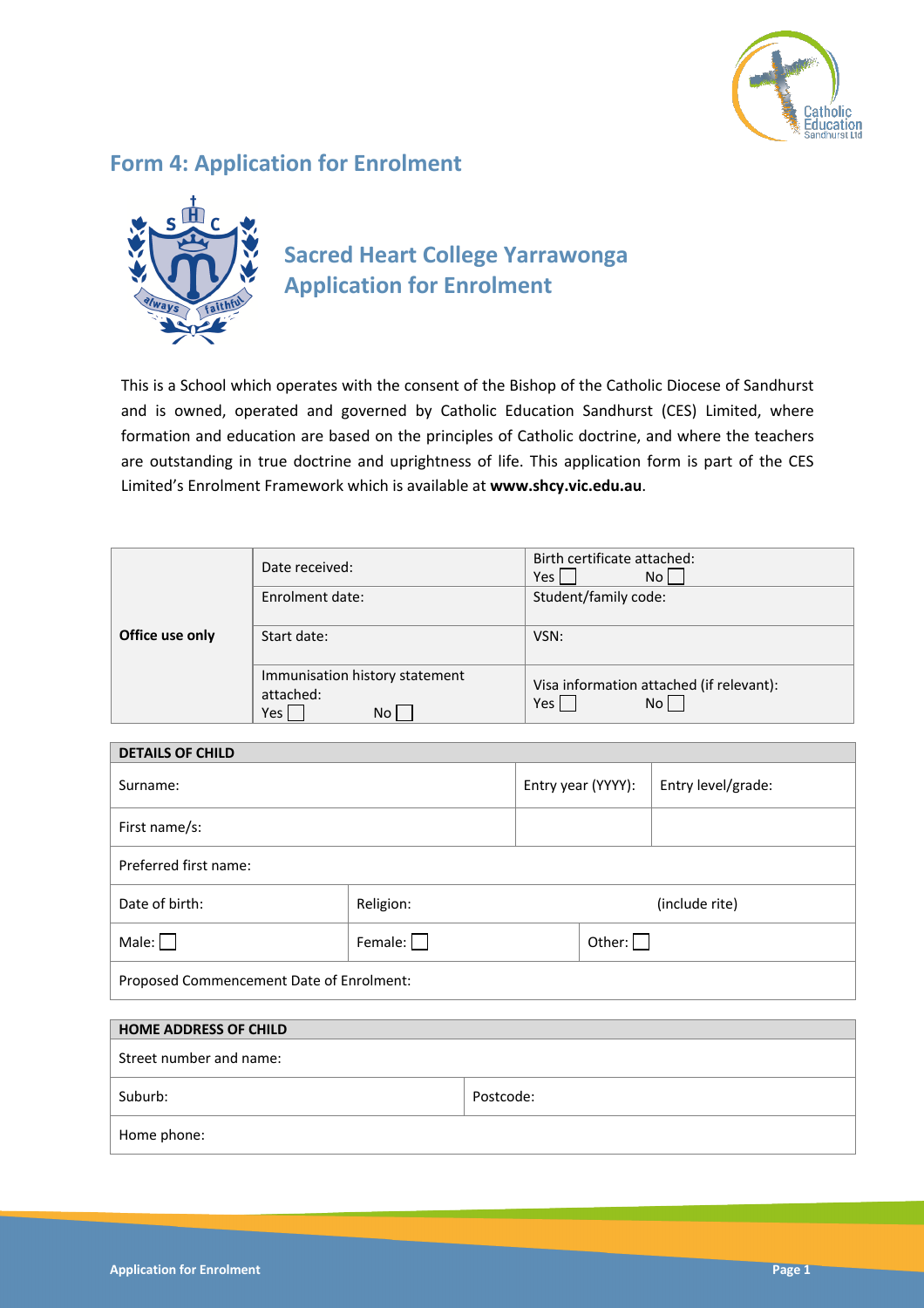## **PREVIOUS SCHOOL/PRESCHOOL PERMISSION**

Name and address of previous school/preschool:

| <b>SACRAMENTAL INFORMATION</b> |       |         |  |
|--------------------------------|-------|---------|--|
| Baptism:                       | Date: | Parish: |  |
| Confirmation:                  | Date: | Parish: |  |
| Reconciliation:                | Date: | Parish: |  |
| Communion:                     | Date: | Parish: |  |
| Current parish:                |       |         |  |

| <b>NATIONALITY</b>                                                                                                                                         |                 |                             |  |  |
|------------------------------------------------------------------------------------------------------------------------------------------------------------|-----------------|-----------------------------|--|--|
| <b>Government Requirement</b>                                                                                                                              | Nationality:    | Ethnicity:                  |  |  |
| In which country was the student born?                                                                                                                     | Australia       | Other – please specify:     |  |  |
| Is the student of Aboriginal or Torres Strait Islander origin?<br>(For persons of both Aboriginal and Torres Strait Islander origin, tick 'Yes' for both.) |                 |                             |  |  |
| No l                                                                                                                                                       | Yes, Aboriginal | Yes, Torres Strait Islander |  |  |

| IF NOT BORN IN AUSTRALIA, CITIZENSHIP STATUS*                                                                                             |  |  |  |  |
|-------------------------------------------------------------------------------------------------------------------------------------------|--|--|--|--|
| Please tick the relevant category below and record the visa subclass number as per government requirements:                               |  |  |  |  |
| (original documents to be sighted and copies to be retained by the school)                                                                |  |  |  |  |
| Australian citizen not born in Australia:                                                                                                 |  |  |  |  |
| Australian citizen (Australian passport or naturalisation certificate number/document for travel if country of<br>birth is not Australia) |  |  |  |  |
| Australian passport number:                                                                                                               |  |  |  |  |
| Naturalisation certificate number:                                                                                                        |  |  |  |  |
| Visa subclass recorded on entry to Australia:                                                                                             |  |  |  |  |
| Date of arrival in Australia:                                                                                                             |  |  |  |  |
| Not currently an Australian citizen, please provide further details as appropriate below:                                                 |  |  |  |  |
| Permanent resident: (if ticked, record the visa subclass number)                                                                          |  |  |  |  |
| Temporary resident: (if ticked, record the visa subclass number)                                                                          |  |  |  |  |
| Other/visitor/overseas student: (if ticked, record the visa subclass number)                                                              |  |  |  |  |
| * Please attach visa/ImmiCard/letter of notification and passport photo page.                                                             |  |  |  |  |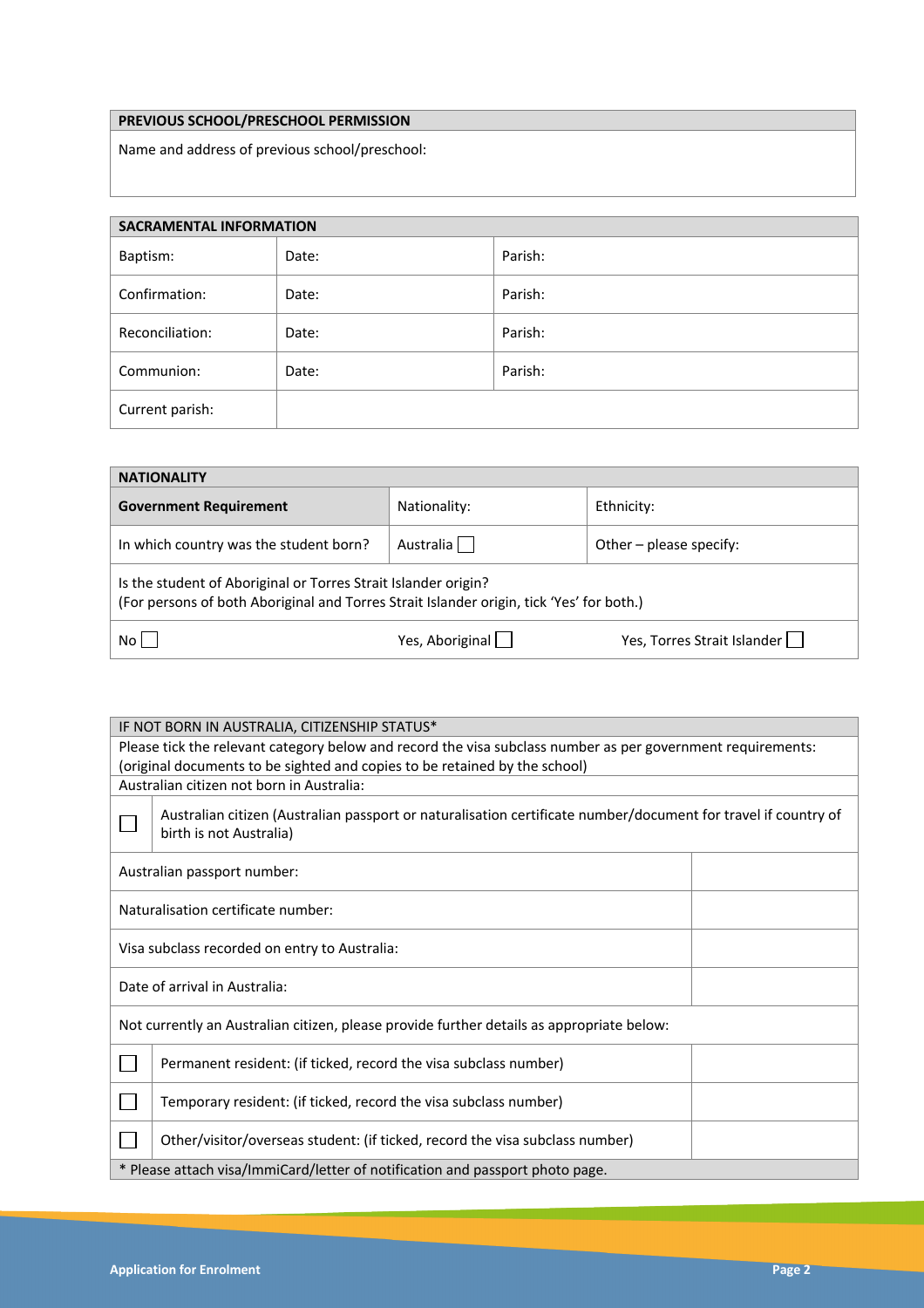| IMMUNISATION (please attach an immunisation history statement for your child)                                                                                                                                                         |                                                                                                 |  |  |  |
|---------------------------------------------------------------------------------------------------------------------------------------------------------------------------------------------------------------------------------------|-------------------------------------------------------------------------------------------------|--|--|--|
| All vaccines are recorded on the Australian Immunisation<br>Register (AIR). You are required to obtain an<br>immunisation history statement for your child (visit<br>myGov) and provide it to the school with this enrolment<br>form. | Immunisation history statement attached:<br>Yes l<br>Noll<br>If no, please provide explanation: |  |  |  |
| If the student entered Australia on a humanitarian visa,<br>did they receive a refugee health check?                                                                                                                                  | Noll<br>Yes l                                                                                   |  |  |  |

| SIBLINGS ATTENDING A SCHOOL/PRESCHOOL |                                                                                                          |            |                  |  |
|---------------------------------------|----------------------------------------------------------------------------------------------------------|------------|------------------|--|
|                                       | List all children in your family attending school or preschool (oldest to youngest) - include applicant: |            |                  |  |
| Name                                  | School/preschool                                                                                         | Year/grade | Date of<br>birth |  |
|                                       |                                                                                                          |            |                  |  |
|                                       |                                                                                                          |            |                  |  |
|                                       |                                                                                                          |            |                  |  |
|                                       |                                                                                                          |            |                  |  |
|                                       |                                                                                                          |            |                  |  |

*Disclaimer: Personal information will be held, used and disclosed in accordance with the school's Privacy Collection Notice and Privacy Policy available on its website [insert school web address].*

| <b>PARENT A/GUARDIAN 1</b> |                                                      |                            |             |      |
|----------------------------|------------------------------------------------------|----------------------------|-------------|------|
| Surname:                   |                                                      | Title: (e.g.<br>Mr/Mrs/Ms) | First name: |      |
| Address:                   |                                                      |                            |             |      |
| Home phone:                |                                                      | Work phone:                | Mobile:     |      |
|                            | SMS messaging: (for emergency and reminder purposes) |                            | Yes         | No l |
| Email:                     |                                                      |                            |             |      |

| <b>PARENT B/GUARDIAN 2</b> |                                                      |                            |             |    |
|----------------------------|------------------------------------------------------|----------------------------|-------------|----|
| Surname:                   |                                                      | Title: (e.g.<br>Mr/Mrs/Ms) | First name: |    |
| Address:                   |                                                      |                            |             |    |
| Home phone:                |                                                      | Work phone:                | Mobile:     |    |
|                            | SMS messaging: (for emergency and reminder purposes) |                            | Yes l       | No |
| Email:                     |                                                      |                            |             |    |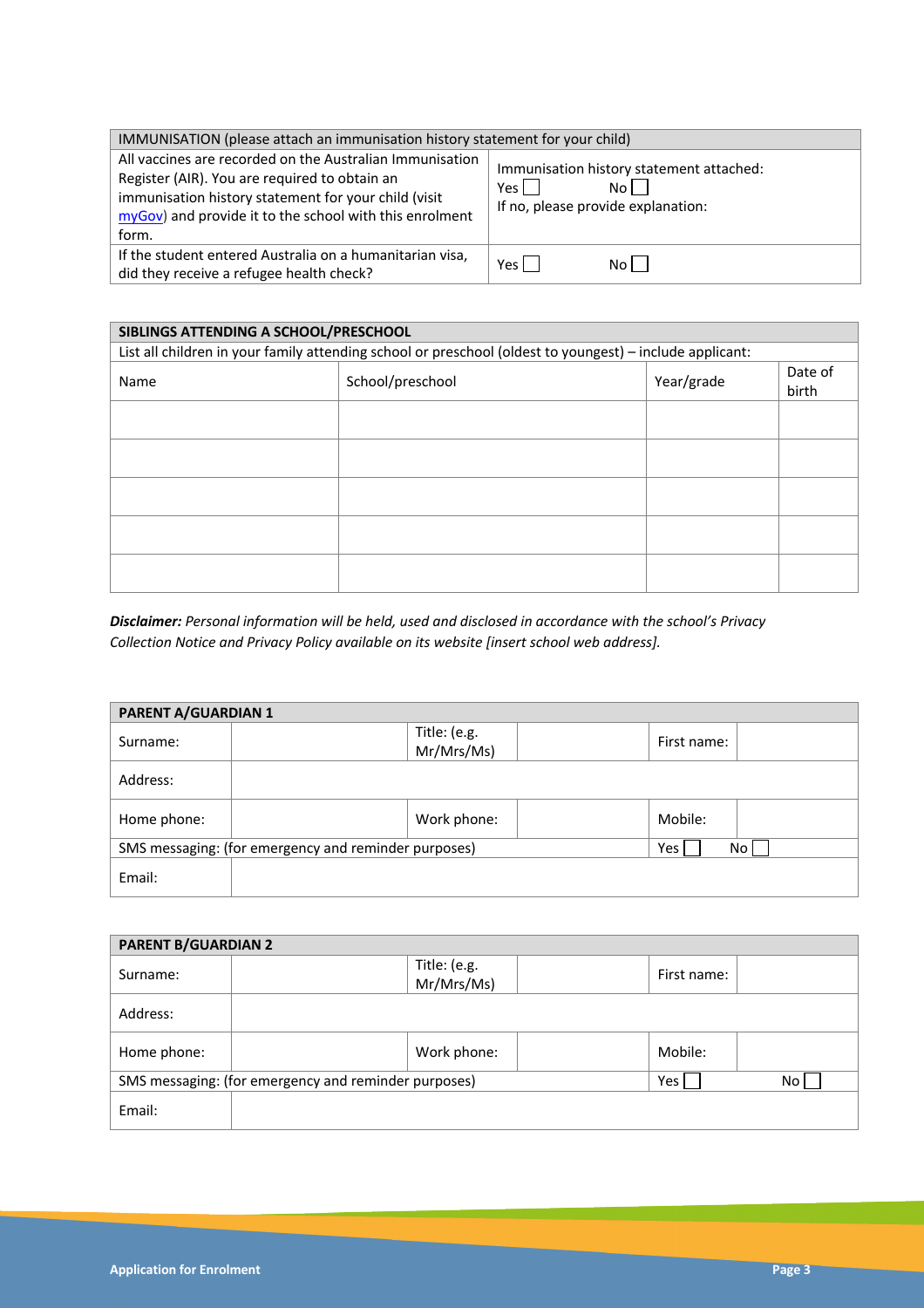| <b>FAMILY DETAILS</b>                                                                                                                |            |                   |       |                                |
|--------------------------------------------------------------------------------------------------------------------------------------|------------|-------------------|-------|--------------------------------|
| Should the Application be accepted and enrolment is completed, who will be responsible for payment of the<br>school fees and levies? |            |                   |       |                                |
| Surname                                                                                                                              | First name | Address and email | Phone | Relationship to<br>the student |
|                                                                                                                                      |            |                   |       |                                |

By signing below, the applicant/s acknowledge/s:

- this is a request for the named child to be considered for enrolment in the school according to the school's Enrolment Policy, and that the school's receipt of this application does not mean the school has enrolled this child.
- the school will consider this request and endeavour to communicate the outcome of this consideration by email.
- That any initial offer will be provisional, with the applicants to then be required to provide additional information according to government and other requirements, and to agree to the Terms and Conditions of Enrolment.

| PARENT/CARER/GUARDIAN<br>SIGNATURE: I | Date: |
|---------------------------------------|-------|
| PARENT/CARER/GUARDIAN<br>SIGNATURE: I | Date: |

**Note:** The Victorian Government provides the following guidance regarding admission requirements:

Consent can be provided through the signature of:

- student, if they are over 15 and living independently
- parent as defined in the *Family Law Act 1975*

**Note**: In the absence of a current court order, each parent of a child who is not 18 has equal parental responsibility.

- both parents for parents who are separated, or a copy of the court order with any impact on the relationship between the family and the school
- an informal carer, with a statutory declaration.

### **Carers**:

- may be a relative or other carer
- have day-to-day care of the student with the student regularly living with them
- may provide any other consent required e.g. excursions.

### **Notes for an informal carer:**

- statutory declarations apply for 12 months
- the wishes of a parent prevail in the event of a dispute between a parent legally responsible for a student and an informal carer.